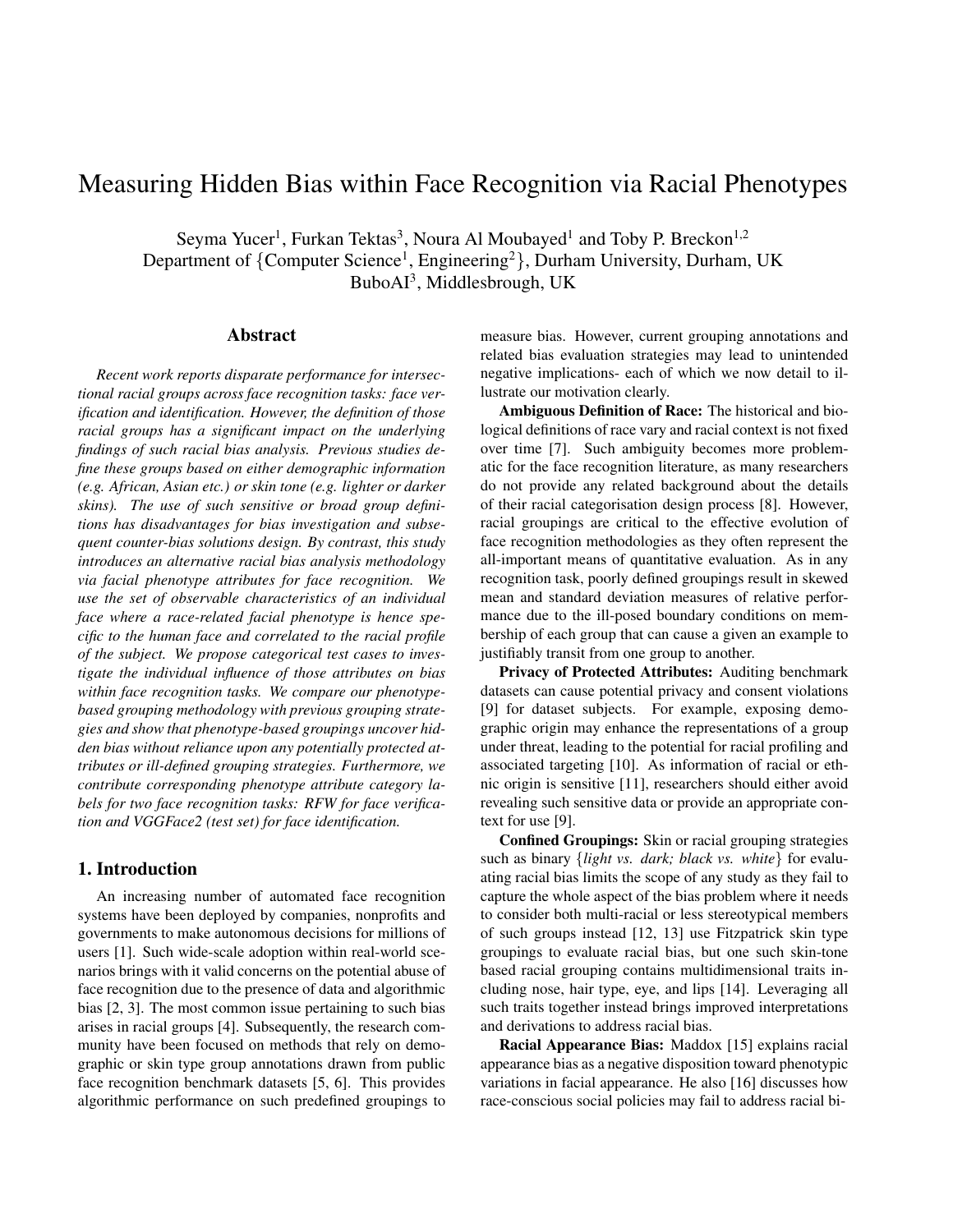| <b>Study</b> | <b>Release</b><br><b>Dataset</b><br>Year<br><b>Name</b> |             | <b>Racial Grouping Strategy</b>                                                        | Number of<br><b>Image</b> | <b>Source</b>                            |  |
|--------------|---------------------------------------------------------|-------------|----------------------------------------------------------------------------------------|---------------------------|------------------------------------------|--|
| $[17]$       | <b>MORPH</b>                                            | 2006        | Caucasian, Hispanic, Asian,<br>or African American                                     | 55K                       | Public Data                              |  |
| $[18]$       | <b>UTK</b> Face                                         | 2017        | Asian, Black, Indian, Others (like Hispanic,<br>Latino, Middle Eastern) and White      | 20K                       | <b>MORPH, CACD</b><br>Web                |  |
| $[19]$       | <b>RFW</b>                                              | 2019        | African, Asian, Caucasian, Indian                                                      | 45K                       | MS-Celeb [6]                             |  |
| $[20]$       | <b>BUPT-Balanced</b>                                    | 2020        | African, Asian, Caucasian, Indian                                                      | 1.3M                      | MS-Celeb [6]                             |  |
| $[21]$       | Fair Face<br>Challenge                                  | 2020        | Light skin-toned (Fitzpatrick I-III),<br>Dark skin-toned (Fitzpatrick IV-VI)           | 152K                      | IJB-C $[22]$ and<br>public domain images |  |
| $[23]$       | Casual<br>Conversations                                 | 2021        | <b>Fitzpatrick Skin Types</b>                                                          | $45K^*$                   | Vendor data                              |  |
| $[24]$       | FairFace                                                | 2021        | Black, East Asian, Indian, Latino,<br>Middle Eastern, Southeast Asian, and White       | 108K                      | Flickr, Twitter<br>Newspapers, Web       |  |
| Ours         | VGGFace2 <sup>[5]</sup>                                 | 2018 (2021) | <b>Fitzpatrick Skin Types, Nose Shape,</b><br><b>Eyelid Type, Lip Shape, Hair Type</b> | 3.3M                      | <b>Google Image Search</b>               |  |
| Ours         | <b>RFW</b> [19]                                         | 2019 (2021) | <b>Fitzpatrick Skin Types, Nose Shape,</b><br><b>Eyelid Type, Lip Shape, Hair Type</b> | 45K                       | MS-Celeb [6]                             |  |

Table 1. Publicly available face datasets for different types of facial analysis tasks and their grouping strategies to address racial bias. \*Casual Conversations dataset provides videos.

ases in the treatment and outcomes of disadvantaged groups. Many studies show that individuals with more stereotypical racial appearance suffer poorer outcomes than those with less stereotypical appearance for their race [16, 25, 26]. On the other hand, a better understanding of the role of phenotypic variation complements solutions for both racial bias [15]. By way of phenotype, we mean the set of observable characteristics of an individual face where a race-related facial phenotype is hence specific to the human face and correlated to the racial profile of the subject.

Accordingly, we propose using race-related facial (phenotype) characteristics within face recognition to investigate racial bias. We categorise representative racial characteristics on the face and explore the impact of each characteristic phenotype attribute: skin types, eyelid type, nose shape, lips shape, hair colour and hair type. We audit these attributes for two different publicly available face datasets: VGGFace2 (test set) and RFW. We assess the impact of both attribute-based and subgroup-based evaluations on racial bias of face recognition tasks. We utilise two different training setups for face verification to compare performance disparities between imbalance and racially balanced training datasets. We compare our phenotype-based evaluation strategy with race or skin type based grouping evaluation. We show that our strategy provides a more elaborate perception of bias without revealing any potentially protected or ill-defined information.

This study presents a new evaluation strategy using facial phenotype attributes to investigate and measure racial bias with greater granularity within face recognition tasks. In this paper, our key contributions are as follows:

- we propose a new evaluation strategy that uses facial phenotype attributes rather than race labels to measure racial bias within both attribute-based and subgroup-based performance of state-of-the-art face recognition algorithms.
- we contribute additional facial phenotype attribute labelling for the VGGFace2 (face identification) and RFW (face verification) benchmark face datasets.
- we uncover the potentially hidden source of bias within the evaluation of racial groups, which is supported by quantitative evidence.

# 2. Related Work

Automated facial recognition encompasses two different tasks: face identification and face verification. For both tasks, studies present approaches that achieve overall performance on public benchmark datasets [22, 27] whilst the racial diversity within these datasets is often limited, biased and overlooked [28]. Consequently, numerous studies audit publicly available face datasets to demonstrate the dataset bias in face recognition [19, 29, 30]. However, the group definitions in use vary, meaning that a lack of consensus makes it significantly harder to tackle bias collaboratively due to an inconsistent problem definition across the literature.

We show leading benchmark face datasets with their grouping strategies in Table 1 to tackle racial bias. As a subset of MS-Celeb-1M, the RFW dataset [19] measures the racial performance of face verification on four different racial groups: {*African, Asian, Indian, Caucasian*}. Fair-Face [29] is another dataset drawn from the YFCC-100M Flickr dataset, providing additional group labels, {*Middle*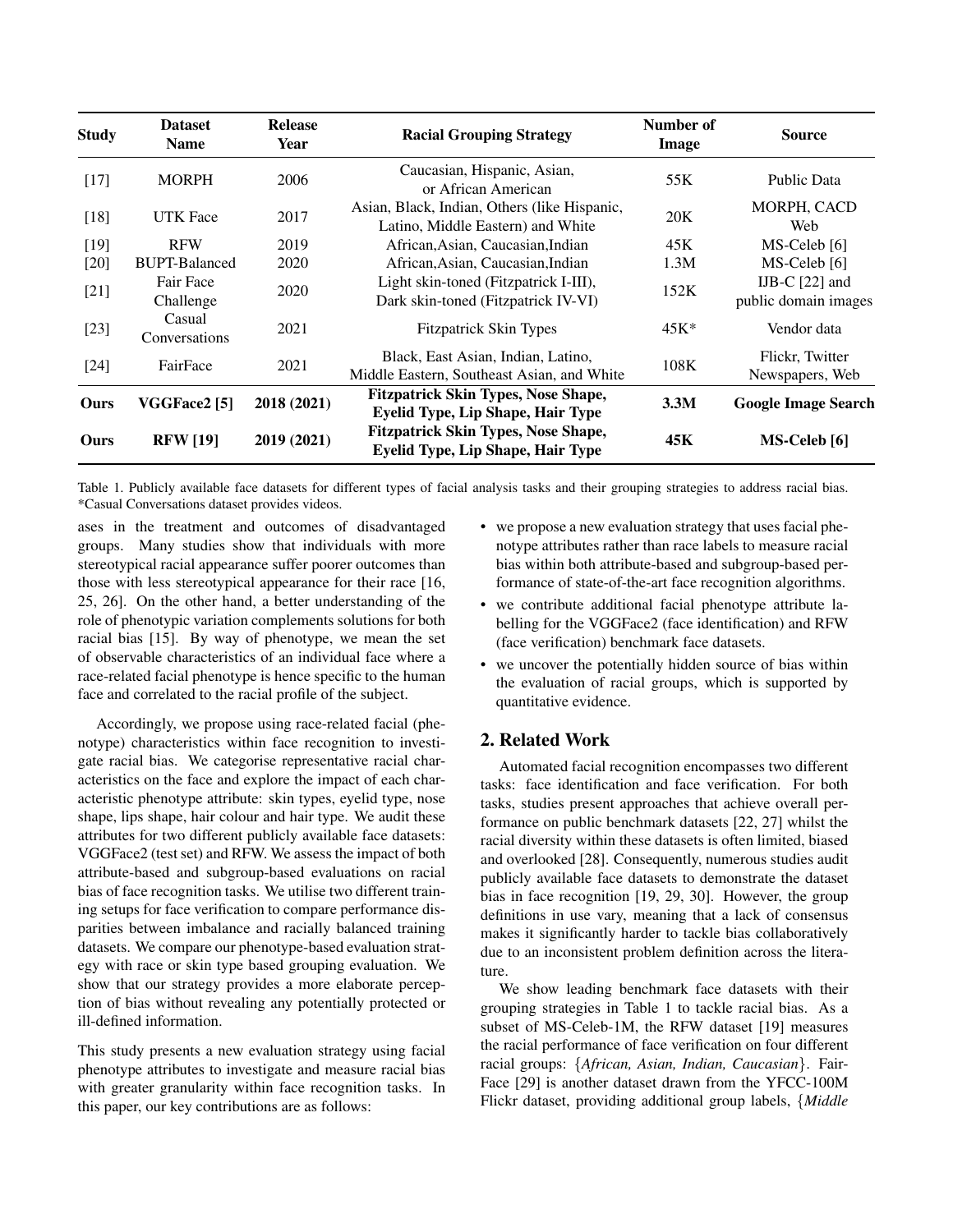*East, Latino*} to evaluate bias on wider groupings. UTK-Face [31] is a large-scale face dataset with five different ethnicity categories for a variety of tasks, such as face detection, age estimation, age progression/regression, etc. More recently, The Casual Conversations Dataset [23] yielded from vendor data contains 45K videos with corresponding Fitzpatrick skin type labels. We subsequently categorise studies in the literature according to grouping strategies they adopt and explain each category below.

Racial Groupings: Although the definition of race carries a large amount of complexity and ambiguity, an increasing number of studies adopt various racial groupings and show performance disparities among them [4, 32]. The underlying reasons for such disparate results are summarised into two categories by [33]. Both the distribution of data on pre-defined racial groups and how we measure the bias play a major role in the results [33]. However, the majority of racial bias research rarely contains underlying details about how racial groups are determined or how racial bias evaluation metrics are designed [8]. Furthermore, [34] showed that non-explicit racial factors (accessories, hairstyles or facial anomalies) conflates with explicit racial factors (skin tone, nose shape or eye shape) and both factors strongly affect the recognition performance. He discusses the need to investigate each factor in order to have robust, fair, and explainable face recognition solutions. Such needs contradict the use of racial groups as they remain too narrow to have elaborate explanations [35].

Skin Type Groupings: Moreover, various studies [12, 21, 23] measure the racial bias in face recognition using either the Fitzpatrick Skin Types [36] or binary skin groups instead of using racial groups. Skin type grouping labels are yielded mostly from crowd-sourcing [30], neural network-based classifiers [37, 38] or professional human annotators. Merler [30] presents additional humaninterpretable quantitative measures of intrinsic facial features along with subjective annotations. Although [39] show that Fitzpatrick Skin Types classification from uncontrolled imagery is a challenging task, [38] achieves high correlation with ground-truth labels using consistent reference points in human-level annotation interface.

Another issue is the impact of skin tone on racial bias. Cook [40] shows that the measure of skin reflectance on binary skin groups had the greatest net effect on the average biometric performance of face recognition. On the contrary, [41] claims it is not the case when it comes to continuous Fitzpatrick Skin Type groupings. Furthermore, skin tone is not enough for analysing racial bias as there is no clear evidence that skin tone is the primary driver for disparate false match rates [41]. Accordingly, many studies [42, 43] suggest looking for other race-related facial attributes including lip, eye, face shape in order to measure racial bias within face recognition.

In order to address these aforementioned issues, we propose a phenotype-based evaluation strategy for racial bias within face recognition. We provide facial phenotype attributes for the public benchmark datasets VGGFace2 and RFW in Table 1. We explain the phenotype-based attribute category selection process followed by our annotation framework in Section 4 and 5, respectively. We elaborate on our findings by measuring two state-of-the-art algorithms performance using imbalance and racially balanced training sets. Firstly, we analyse bias for each phenotype attribute category (attribute-based). Secondly, we produce different appearance-based joint distributions of face subjects and assess algorithm performance on subject groupings (subject-based). We provide related experiments with details in Section 6.

#### 3. Ethical Considerations

Intent: This work intends to provide a novel racial bias analysis methodology via facial phenotype attributes for face recognition. The proposed strategy avoids the need for researchers to use potentially protected or ill-defined subject attributes and instead introduces racial phenotype attributes to explore racial bias in face recognition.

Denotation of Facial Phenotypes: We denote racerelated phenotype attributes according to the studies of [44, 45] to have descriptive naming whilst avoiding causing any unintended offence to individuals.

Use of VGGFace2 and RFW: We conduct our experiments on two different face datasets which are publicly available for research use only. The reader is directed to the original source publication and the associated research organisation for access to these datasets. We make available supplementary facial attribute labels for these datasets in order to facilitate the use of our proposed evaluation strategy by other researchers, with the aim of furthering our stated intent above.

#### 4. Racial Phenotypes on Face Images

In this section, we explain the categorisation of facial phenotype attributes for face recognition. Quine [46] presents three possible definitions of the race concept: a genetic variation between humans, morphological attributes, and genetically determined psychological characteristics. These morphological attributes are the primary interest for resolving racial bias in face recognition. For morphological attributes, studies [47, 48] focus on the impact of human phenotype characteristics over race estimation. They categorise the attributes by considering biological traits. The study of Shades of Race [44] investigates the marginal effects of phenotypic characteristics including skin tone, lips, nose, hair and body type on racial categorisation. Zhuang [49] considers 21 anthropometric measurements such as face width, length, nose breadth and length, eye corner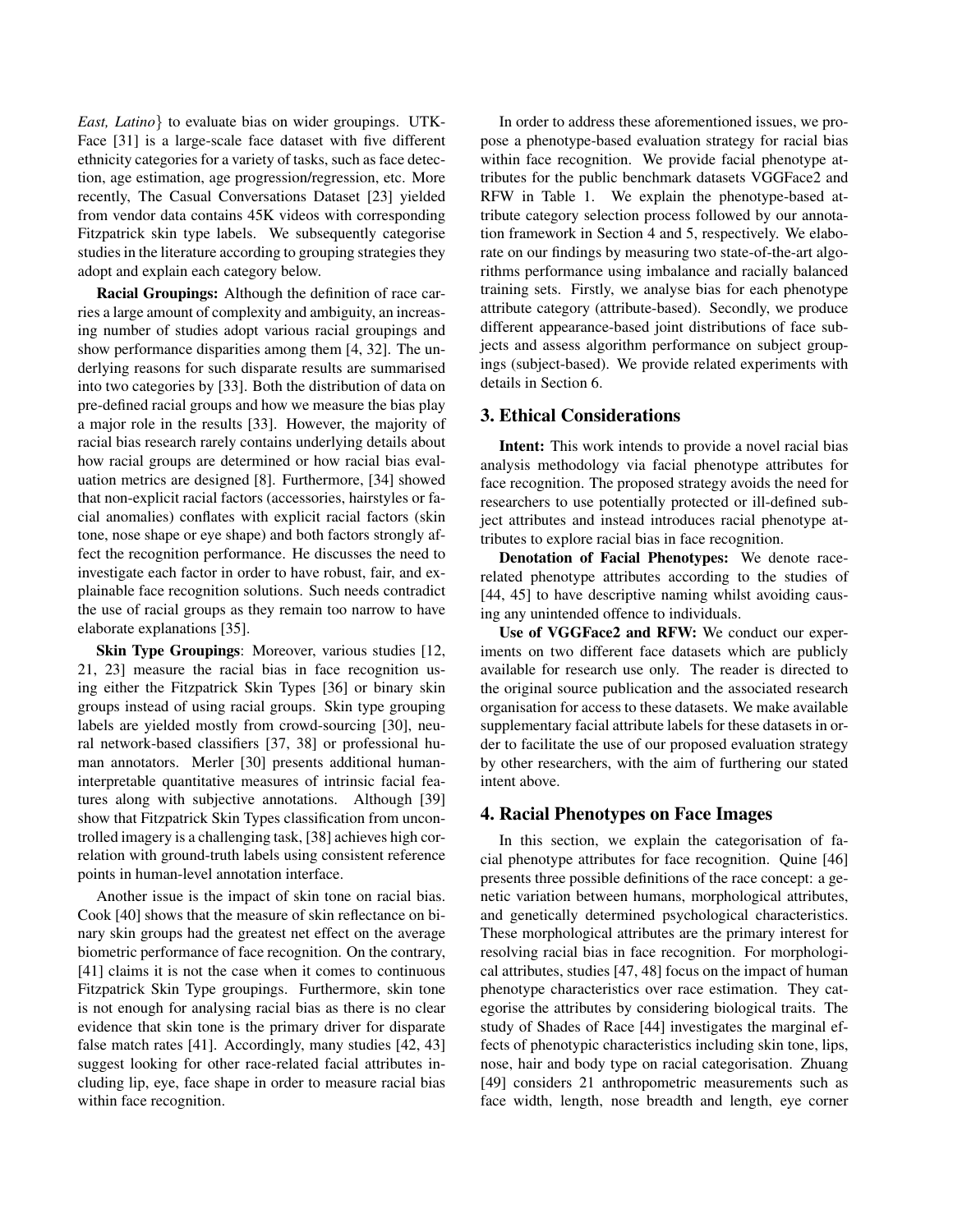

Figure 1. The distribution of facial phenotype attributes of RFW (left) and VGGFace2 Test (right) datasets.

points. He finds statistically significant differences in facial measurements between four racial/ethnic groups, which are {*Caucasian, Hispanic, African, other (mainly Asian)*}.

We adopt such groupings and measurements for face recognition by considering two limitations. Firstly, effectively evaluating face recognition tasks requires tight cropped (e.g.  $112 \times 112$  px) low-quality images containing occlusion, shadows, and illumination variations for both the training and test stages. This makes phenotype attribute detection on the specific characteristics of face dataset images more difficult when compared to real-world human faces. Secondly, the broader categorisation increases the number of potential groupings, making bias evaluation inefficient for face recognition systems. Correspondingly, we decide to use 6 primary attributes that define the phenotype groupings for our study: skin type, eyelid type, nose shape, lip shape, hair type and hair colour<sup>1</sup>. Subsequently, we have 21 different attribute categories under the 6 primary attributes as listed in Table 2.

| <b>Attribute</b>   | <b>Categories</b>                                 |      |      |
|--------------------|---------------------------------------------------|------|------|
| <b>Skin Type</b>   | Type 1/2/3/4/5/6                                  | 0.71 | 1.14 |
| <b>Eyelid Type</b> | Monolid / Other                                   | 0.80 | 1.09 |
| <b>Nose Shape</b>  | Wide / Narrow                                     | 0.24 | 0.18 |
| <b>Lip Shape</b>   | Full / Small                                      | 0.28 | 0.63 |
| <b>Hair Type</b>   | Straight / Wavy / Curly / Bald                    | 0.70 | 1.11 |
|                    | Hair Colour   Red / Blonde / Brown / Black / Grey | 1.23 | 0.67 |

Table 2. Facial phenotype attributes and their categorisation based on [44] along with normalised standard deviations  $\sigma/\mu$ .

We choose to use Fitzpatrick Skin Types [36] for skin tones as it provides more granularity, {*Type 1, Type 2, Type 3, Type 4, Type 5, Type 6*}, than binary skin-tone groupings, {*lighter skin-tone, darker skin-tone*}. The appearance of the human eye has been grouped by its position, shape and settings in many cosmetic industry guidelines [50]. However, they have either no scientific background or solid relation with race. Instead, we look into epicanthal folds and check eyelid difference as it is a more distinctive attribute for racial bias [51]. We acknowledge that a single attribute category can be observed in multiple race groups. However, our main concern is identifying the most observable and convenient racial phenotype attributes on images to evaluate the bias (see Table 2).

For the appearance of the nose, we use two categories, wide and narrow, by examining the nasal breadth [49]. Hair texture is labelled into eight categories using the frequency of twists, waves, and curve diameter metric by [52]. Here we utilise eight categories and group them into three main hair texture types: straight, wavy, curly, in addition to bald. Despite being the most artificially manipulable attribute, we retain hair colour as it is related to skin tone [53]—the categories for hair colour we use: red, grey, black, blonde, brown (see Table 2).

# 5. Annotation of Racial Phenotypes

Previously in Section 4, we explain how we define racial phenotype attributes and their categories. Before the annotation process, we choose the most established face recognition datasets to validate our proposed methodology. For the face verification task, we choose the RFW dataset [19] as it provides a relatively broader racial distribution of subjects where each subject contains 3-5 images. For face identification, we use the VGGFace2 closed-test set [5], which contains at least 300 images per subject. For both datasets, we design an annotation interface to make the annotation process both user-friendly and robust. We present multiple sample images of a subject to avoid incorrect annotation caused by challenging samples such as grey-scale images, facial makeup, and poor scene illumination. Each subject is presented with attribute category selectors next to a set of face images within the annotation interface. Subsequently, an experienced annotator who has experience in morphological differences among races annotates each subject using the interface.

<sup>&</sup>lt;sup>1</sup>We note that hair information is still present in the tightly cropped images, and it may be helpful for future automated facial analyses tasks.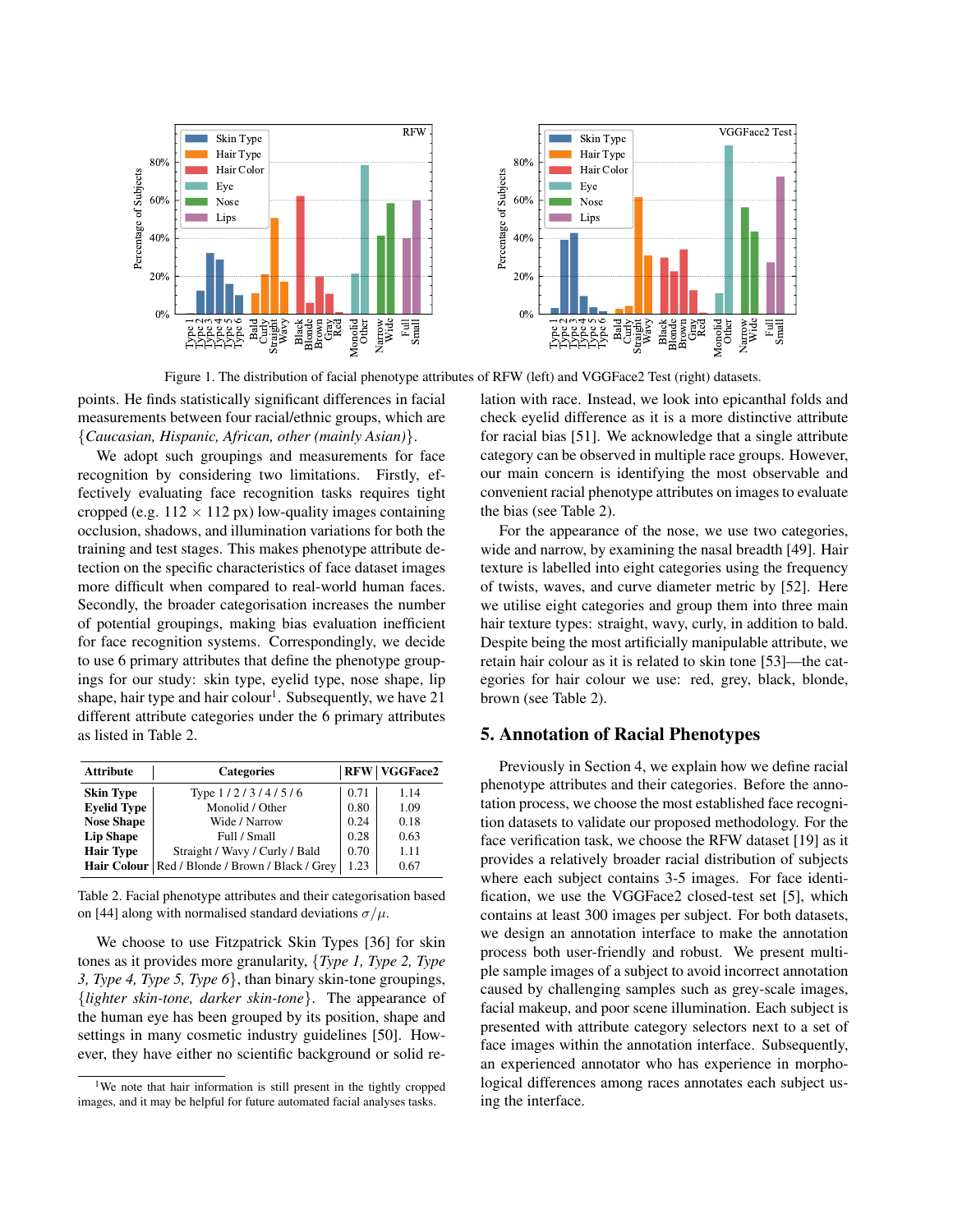We obtain 11654 subjects annotations from the RFW and VGGFace2 benchmark datasets. Each annotation took 10- 20 seconds, and overall annotation took 12 days (, i.e. annotator working at a maximum of 6 hours per day with regular breaks). The result of this annotation process, the phenotype attributes distributions for the RFW and VGGFace2 benchmark datasets, are shown in Figure 1 left/right, respectively. We also present the normalised standard deviations (Coefficient of Variance),  $\sigma/\mu$ , among attribute categories of benchmark datasets to show the level of imbalance within these categories in Table 2. For both datasets, we can observe that the dominant phenotype attribute categories are Skin Type 3, Straight Hair, Narrow Nose, Other (non-monolid) Eyes, Small Lips, which correlates to the dominant presence of Caucasian faces based on the analysis of Figure 1.

## 6. Experimental Results and Discussion

In this section, we analyse the performance of our phenotype-based grouping methodology for face recognition tasks. We provide a public reference implementation, dataset reference links and pre-trained models  $2$ .

### 6.1. Training Setups

Setup 1 (Imbalanced Training Data): We train ArcFace [54] with a ResNet100 [55] on the VGGFace2 benchmark datasets that contains 8631 subjects where subject distribution is racially imbalanced. Here, our specific choice of VGGFace2 is due to investigate the impact of imbalanced training data that includes data bias on our proposed evaluation strategy.

Setup 2 (Racially Balanced Training Data): We use a ResNet34 [55] backbone architecture with the Softmax loss [56] trained on the BUPT-Balanced benchmark dataset [20] that contains 28000 face subjects. The BUPT-Balanced has racially balanced distributions among four groups {*African, Asian, Indian, Caucasian*} with 7000 face subjects each. The primary purpose of Setup 2 is to assess the impact of a racially balanced training dataset on results over the bias using our proposed phenotype-based methodology. We compare how much a racially balanced training dataset improved the performance difference compared to Setup 1.

#### 6.2. Face Verification

Face verification, also known as one-to-one verification, is the task of comparing two different facial images to estimate whether they belong to the same individual subject. We follow two pairing strategies to explore the impact of a single attribute (attribute-based) and appearance-based facial groups (subgroup-based) on the evaluation performance of face verification.

| <b>Attribute Name</b> | Setup 1<br>Accuracy % | Setup 2<br>Accuracy % |
|-----------------------|-----------------------|-----------------------|
| <b>Blonde Hair</b>    | 97.02                 | 96.63                 |
| Red Hair*             | 96.33                 | 96.83                 |
| Type 2                | 96.22                 | 95.83                 |
| Gray Hair             | 94.85                 | 95.83                 |
| <b>Bald</b>           | 94.75                 | 95.70                 |
| Wavy Hair             | 94.32                 | 95.50                 |
| <b>Brown Hair</b>     | 94.25                 | 94.83                 |
| Type 6                | 93.77                 | 94.77                 |
| Narrow Nose           | 92.92                 | 94.77                 |
| Type 5                | 92.15                 | 94.38                 |
| Curly Hair            | 92.02                 | 93.63                 |
| Small Lips            | 91.92                 | 94.98                 |
| Type 3                | 91.72                 | 93.77                 |
| Type $1*$             | 91.31                 | 89.51                 |
| Straight Hair         | 91.25                 | 94.32                 |
| Wide Nose             | 90.68                 | 91.02                 |
| <b>Full Lips</b>      | 89.98                 | 93.23                 |
| Type 4                | 89.90                 | 93.55                 |
| Other Eye             | 89.88                 | 93.75                 |
| <b>Black Hair</b>     | 89.88                 | 91.42                 |
| Monolid Eye           | 88.27                 | 89.73                 |
| $\sigma$              | 2.44                  | 2.06                  |
| $\sigma^*$            | 2.39                  | 1.77                  |

Table 3. Attribute-based face verification performance of RFW.  $\sigma$ represents the standard deviation of all attribute category accuracies, including red hair and type 1,  $\sigma^*$  represents excluding standard deviation.

Attribute-based pairing: Firstly, we generate pairs from images containing the same attribute category—for example, facial images from people who all have monolid eyes. Consequently, we compare individual attributes performance using both training setups for face verification.

For attribute-based face verification, we randomly select 20k positive and 20k negative pairs from all possible pairs of each attribute. We calculate the cosine similarity of feature encoding of all selected negative and positive pairs to obtain the most challenging pairs. Subsequently, we select the most similar 3000 pairs from the negative samples and the least similar 3000 pairs from the positive samples for each attribute category in Table 3. Since the Type 1 category of the skin type attribute and red hair category of hair colour attribute do not have enough samples to generate 6000 pairs, we instead produce 602 pairs (301 positive, 301 negative) for Type 1, 1200 (600 positives, 600 negative) pairs for red hair.

In this way, we measure each face attributes accuracy using on face verification performance. We use both training setups to show how much standard deviation ( $\sigma$ ) changes between balanced and imbalanced training data. We present the attribute-based sample groups in Table 3 with a standard deviation of accuracies excluding red hair and Type

<sup>2</sup>https://github.com/seymayucer/FacialPhenotypes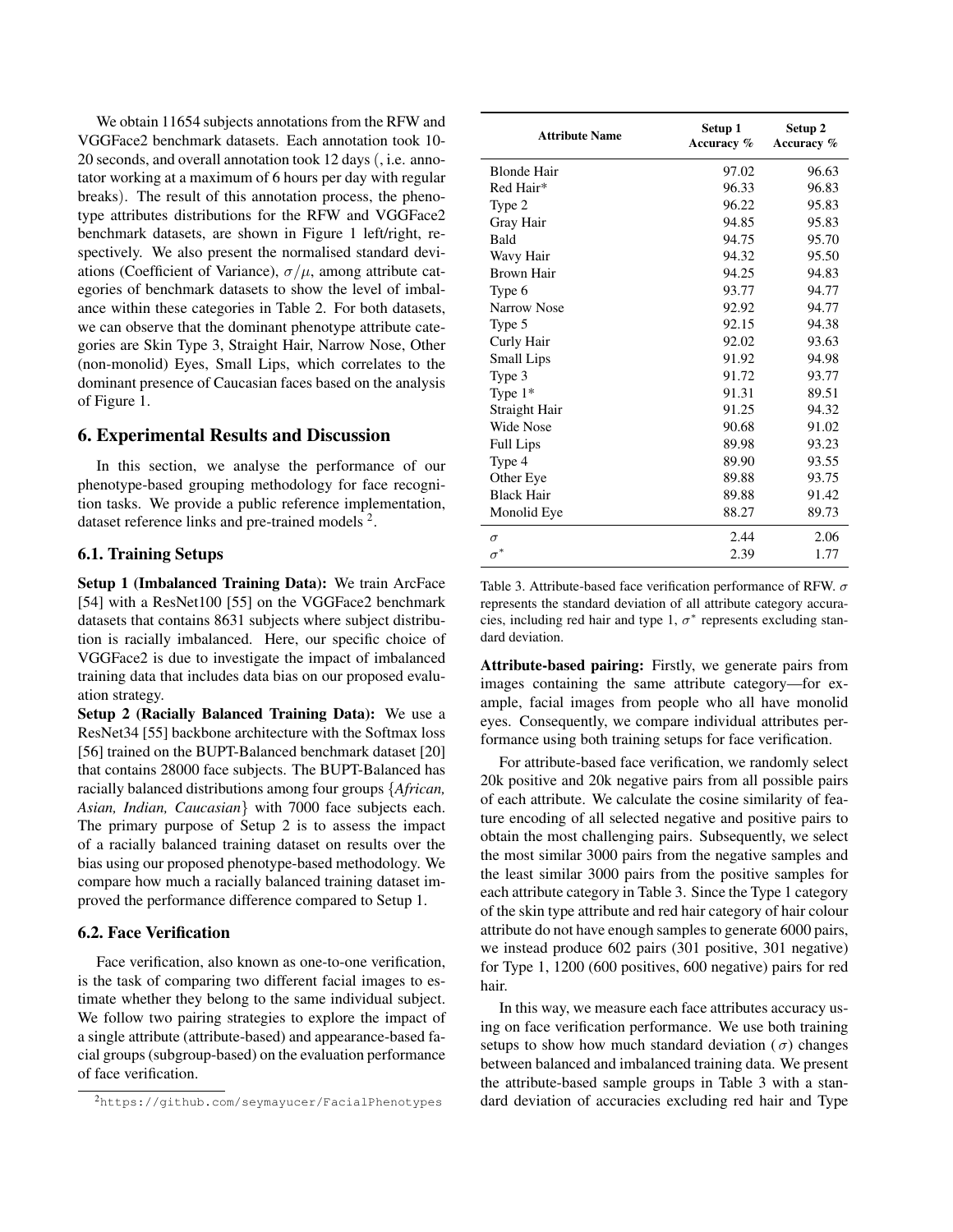| Skin       | Lips  | Eye     | Nose           | Hair Type | Ratio<br>$(\mathscr{C})$ | Accuracy<br>$\mathscr{C}_{\rho}$ | Skin       | Lips        | ${\rm Eye}$ | Nose          | Hair Type | Ratio<br>$\mathscr{E}$ | Accuracy<br>$(\mathcal{C})$ |
|------------|-------|---------|----------------|-----------|--------------------------|----------------------------------|------------|-------------|-------------|---------------|-----------|------------------------|-----------------------------|
| ${1, 2}$   | Small | Other   | Narrow         | Straight  | 3.82                     | 96.53                            | $\{3,4\}$  | <b>Full</b> | Monolid     | Wide          | Straight  | 1.55                   | 91.63                       |
| $\{3,4\}$  | Small | Other   | Narrow         | Straight  | 7.43                     | 96.45                            | $\{1,2\}$  | Small       | Other       | <b>Narrow</b> | Bald      | 0.28                   | 91.29                       |
| $\{3, 4\}$ | Small | Other   | Narrow         | Wavy      | 3.67                     | 96.11                            | $\{5,6\}$  | Full        | Other       | Narrow        | Curly     | 1.97                   | 91.23                       |
| ${1, 2}$   | Small | Other   | Wide           | Straight  | 3.03                     | 95.63                            | $\{3, 4\}$ | Small       | Other       | Wide          | Bald      | 1.68                   | 91.01                       |
| ${1, 2}$   | Small | Other   | <b>Narrow</b>  | Wavy      | 1.64                     | 95.62                            | $\{1,2\}$  | Full        | Other       | Narrow        | Wavy      | 0.27                   | 90.74                       |
| ${1, 2}$   | Full  | Other   | <b>Narrow</b>  | Straight  | 0.70                     | 95.59                            | $\{3,4\}$  | Small       | Monolid     | Wide          | Wavy      | 0.96                   | 90.17                       |
| $\{3,4\}$  | Full  | Other   | <b>Narrow</b>  | Straight  | 3.59                     | 95.28                            | ${1, 2}$   | Small       | Other       | Wide          | Bald      | 0.46                   | 89.78                       |
| $\{3, 4\}$ | Full  | Other   | Wide           | Straight  | 4.47                     | 94.98                            | $\{5,6\}$  | Small       | Other       | Narrow        | Curly     | 0.81                   | 89.50                       |
| $\{3, 4\}$ | Small | Other   | Wide           | Wavy      | 2.95                     | 94.92                            | $\{3, 4\}$ | Small       | Monolid     | Narrow        | Wavy      | 1.20                   | 89.35                       |
| $\{3,4\}$  | Small | Other   | Wide           | Straight  | 8.83                     | 94.92                            | $\{5,6\}$  | Full        | Other       | Wide          | Curly     | 13.09                  | 89.18                       |
| ${1, 2}$   | Full  | Other   | Wide           | Straight  | 0.33                     | 94.87                            | $\{3,4\}$  | Full        | Other       | Wide          | Bald      | 0.80                   | 86.02                       |
| ${1, 2}$   | Small | Other   | Wide           | Wavy      | 0.72                     | 94.56                            | $\{5,6\}$  | Small       | Other       | Wide          | Bald      | 0.99                   | 85.90                       |
| $\{3,4\}$  | Small | Other   | Wide           | Curly     | 0.51                     | 93.89                            | $\{3, 4\}$ | Full        | Other       | Wide          | Curly     | 0.46                   | 85.38                       |
| ${3, 4}$   | Full  | Other   | Wide           | Wavy      | 1.90                     | 93.41                            | $\{3,4\}$  | Small       | Monolid     | <b>Narrow</b> | Bald      | 0.32                   | 84.10                       |
| $\{3, 4\}$ | Full  | Other   | <b>Narrrow</b> | Wavy      | 1.94                     | 93.10                            | $\{5,6\}$  | Small       | Other       | Narrow        | Bald      | 0.30                   | 82.81                       |
| $\{3,4\}$  | Small | Other   | <b>Narrow</b>  | Bald      | 0.68                     | 92.50                            | $\{3,4\}$  | Small       | Monolid     | Wide          | Bald      | 0.52                   | 82.67                       |
| $\{3, 4\}$ | Small | Other   | <b>Narrow</b>  | Curly     | 0.31                     | 92.45                            | $\{3,4\}$  | Full        | Monolid     | Narrow        | Wavy      | 0.43                   | 82.04                       |
| ${5, 6}$   | Small | Other   | Wide           | Curly     | 2.81                     | 92.23                            | $\{5,6\}$  | Full        | Other       | Narrow        | Bald      | 0.53                   | 81.24                       |
| $\{3, 4\}$ | Small | Monolid | Wide           | Straight  | 6.59                     | 91.93                            | ${1,2}$    | Small       | Monolid     | Narrow        | Straight  | 0.47                   | 81.04                       |
| $\{3, 4\}$ | Full  | Monolid | Narrow         | Straight  | 1.81                     | 91.78                            | $\{3,4\}$  | Full        | Monolid     | Wide          | Wavy      | 0.27                   | 79.47                       |
| ${5, 6}$   | Full  | Other   | Wide           | Bald      | 3.62                     | 91.74                            | $\{5,6\}$  | Full        | Other       | Wide          | Wavy      | 0.32                   | 78.94                       |
| $\{3,4\}$  | Small | Monolid | Narrow         | Straight  | 7.95                     | 91.70                            |            |             |             |               |           |                        |                             |
| $\sigma$   |       |         |                |           |                          |                                  |            |             |             |               |           |                        | 5.07                        |

Table 4. Subgroup-based face verification performance of RFW using training setup 1, sorted by descending order of accuracy.

1 attribute accuracies ( $\sigma$ \*) and including them ( $\sigma$ ). It is clear from Table 3 that for both setup 1 (imbalanced training data) and setup 2 (racially balanced training data), accuracy is lower for monolid eyes, black hair, full lips, and wide nose than the other eye, blonde hair, and small lips, and narrow nose respectively. We also do find a slight correlation between darker skin tones and higher false matching rates when we pair from the same attribute categories (Supplementary Table S1). Moreover, although the imbalanced training setup results a bigger performance difference  $(\sigma)$ , the amount of difference between two setups is small, meaning that a racially balanced dataset distribution is not enough to overcome performance bias.

Additionally, NIST [4] suggests providing false matching rates of pairing combinations between each grouping in the dataset as it is necessary for real-world scenarios. Therefore, we pair each attribute category with all other attribute categories to assess cross-attribute pairing performance. Subsequently, we evaluate false matching rates between any attribute category pair combination in Figure 2. We randomly generate 10000 pairs for each category pairings; in total, we have 441 (21  $\times$  21) pairings. For example, each cross-attribute pairings means 10000 pairs between

blonde hair - monolid eye, type 3 - wide nose or wavy hair full lips etc. As a result of this, we clearly show that Type 5, Type 6 and monolid eyes pairings have higher false matching rates among all attribute categories in Figure 2 using training setup 1. Consequently, the impact of the dark skin tones on performance increases for cross-attribute pairings compared to the attribute-based pairings.

Subgroup-based pairing: Secondly, we create various subgroups with different phenotypic attribute combinations in the dataset. For example, one such subgroup consists of subjects with skin type 3, monolid eyes, straight hair, wide nose, and small lips. Our main purpose of such pairing is to show the effects of single attribute changes over a group-for instance, what would change when only skin gets darker, but other attributes remain the same?

Furthermore, we generate all possible subgroups with different phenotypic attribute category combinations to investigate subgroup-based performances. However, we need to limit the number of subgroups such that we can present our results efficiently. We first remove the hair colour attribute as it is the easiest race-relevant attribute that individuals can readily modify via styling. Consequently, we merge skin types into three groups and show them as  $\{1,2\}$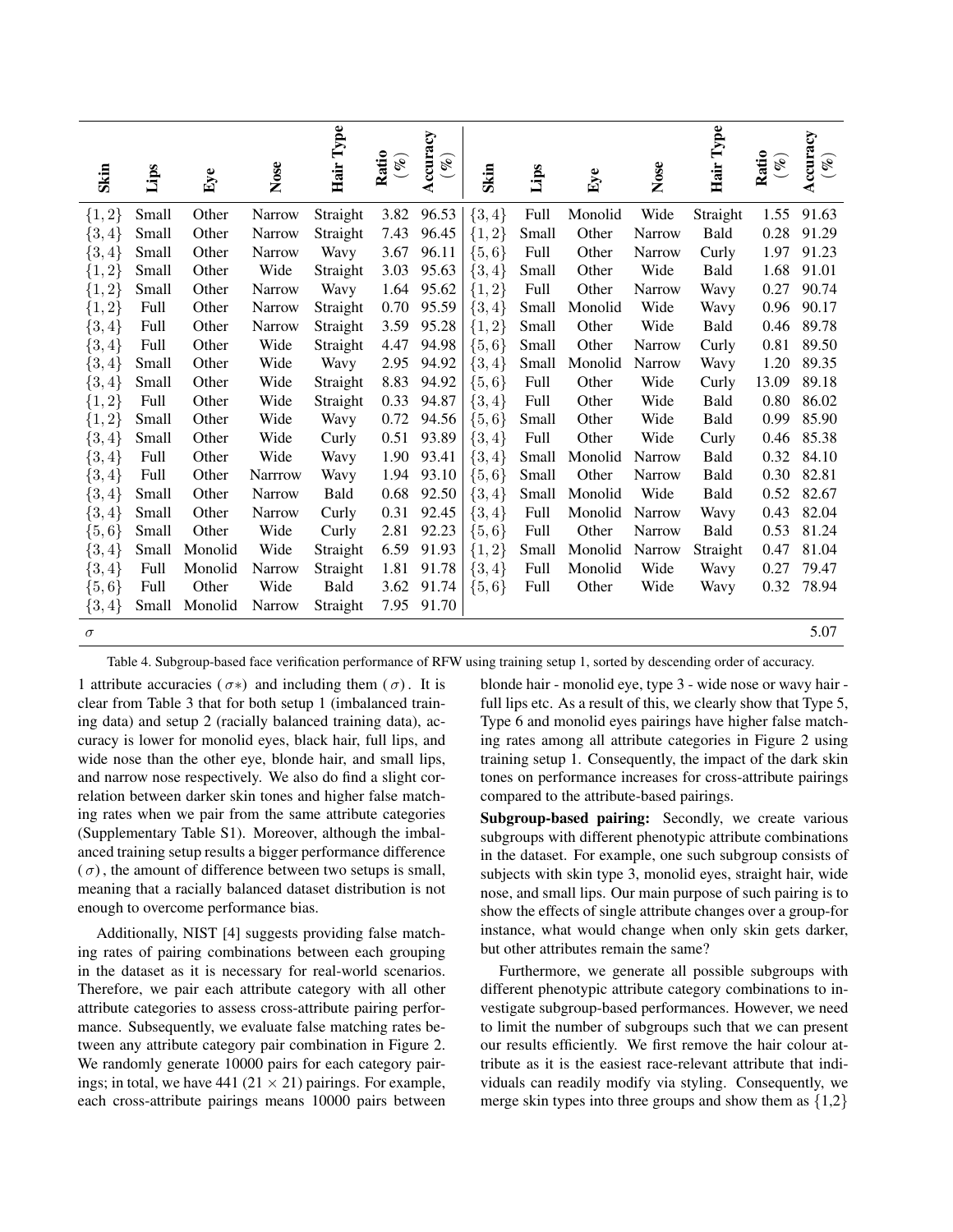

Figure 2. False matching rates (FMR) of cross-attribute based pairings for 21 attribute categories using training setup 1. Each cell depicts FMR on a logarithmic scale which is log10(FMR) with lower negative values (close to zero) encoding superior false match rates.

for Type 1 and Type 2, {3,4} for Type 3 and Type 4, and {5,6} for Type 5 and Type 6. Lastly, we remove subgroups with a few or even no samples in the test set, which comprises 3% of all samples. In Table 4, we show the performance of each subgroup with its proportion in the original test dataset. To evaluate the performance, we generate 6000 pairs (3k positive and 3k negative) from all possible pairs of subgroups that have enough samples. For the rest, we generate an equal number of negative and positive pairs as much as availability facilitates. From our observation of Table 4, we can conclude that groups who have one of the attributes like wide nose, full lips, and monolid eye type always have less accuracy than the other groups with a narrow nose, small lips and other eye (when rest of the attributes are same). Furthermore, whilst the average accuracy of the subgroups with Type {5,6} skin type is 86.97%, subgroups with Type  $\{1,2\}$  skin type is 92.56%, but this notably includes other attributes effects.

Moreover, the number of subgroup variations with darker skin tones are much smaller than lighter tones which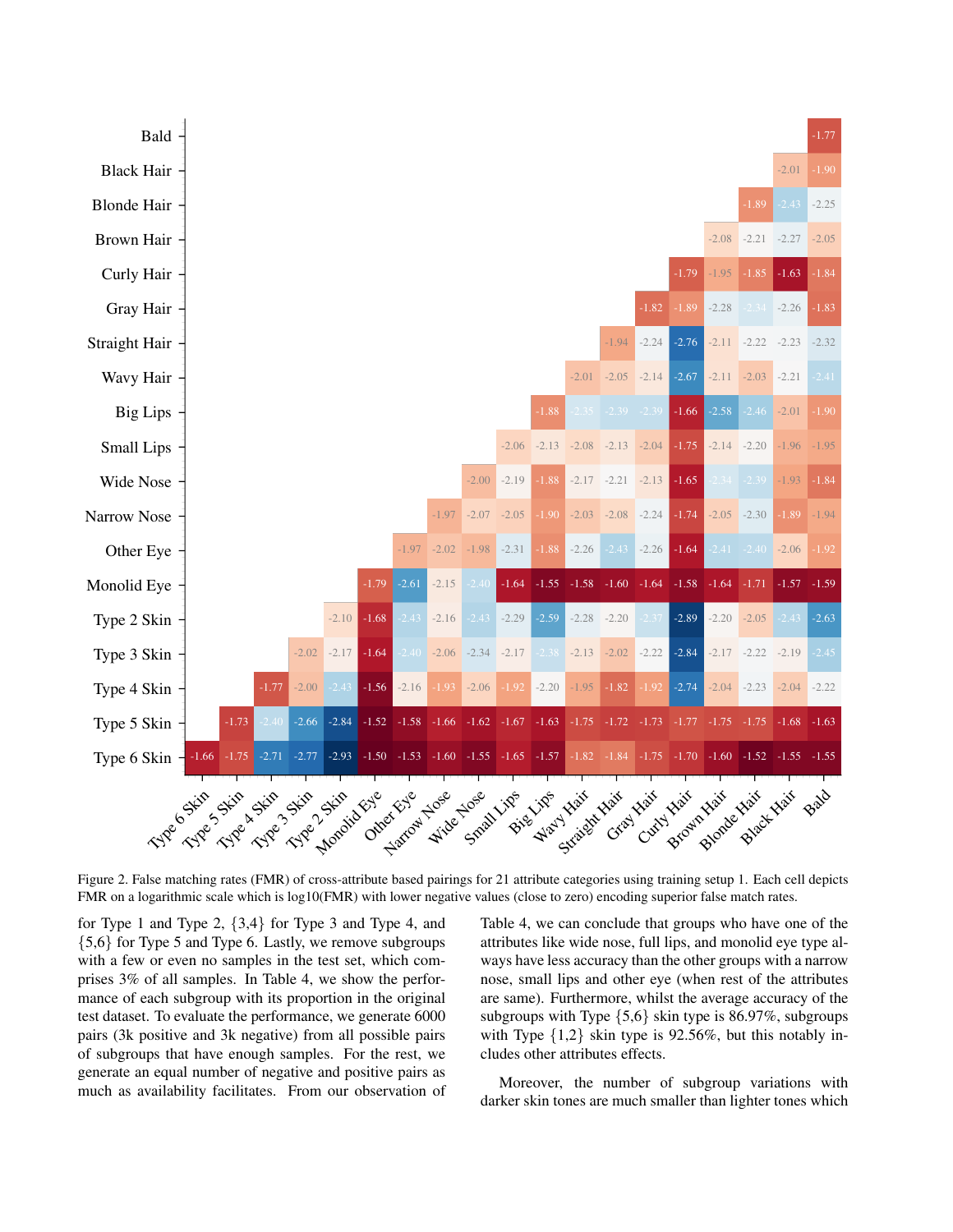

Figure 3. Accuracy variations for three grouping strategies. Standard deviation of the groupings reflects the amount of measured bias. Racial groupings {*African, Asian, Caucasian, Indian*} accuracies are obtained from [20]. Binary skin tones {*lighter skin-tone, darker skin-tone*} are the average accuracy of Type 1-3 and Type 4-6 skin tones, respectively.

causes many different evaluation and analysis problems. It lacks sufficient interpretation in the test phase; there are minorities in the global populous with dark skin and monolid eyes or any other less common variations. Benchmark datasets do not contain enough representations for such minority groups. An improved evaluation dataset would be one that is able to cover more phenotype combinations such that its distribution is an unbiased representation of the global populous.

Lastly, we estimate such disparities among different grouping strategies using training setup 2. We take racial groupings {*African, Asian, Indian, Caucasian*} and binary skin tone groupings {*lighter skin-tone, darker skin-tone*} as they are very common grouping strategies in the literature. We compare them with our phenotype-based grouping strategy. In Figure 3, we show that how accuracy and the standard deviation differs between sub-groups in three different strategies. Higher variation reveals hidden bias, which may be missed in narrow, erroneous racial or binary skin tones grouping strategies. The phenotype-based grouping strategy brings a more granular observation of the variability in performance (i.e. higher standard deviation) and hence a more resolute measure of performance bias.

#### 6.3. Face Identification

Face identification as a one-to-many verification is the task of searching for a face across a facial database. There are two scenarios for face identification applications based on whether a queried face is enrolled in a database or not. Open-set identification assumes the database does not necessarily contain the queried face, while closed-set identification always looks for a match in the database. In this study, we apply closed-set identification using the test set

| <b>Attribute</b>  |       |       | Ratio $(\%)$ Acc $(\%)$ Attribute | Ratio $(\%)$ Acc $(\%)$ |       |
|-------------------|-------|-------|-----------------------------------|-------------------------|-------|
| Bald              | 2.80  |       | 97.49 Type 6                      | 1.60                    | 96.25 |
| Grey Hair         | 12.60 |       | $97.47$ Wide Nose                 | 43.60                   | 96.19 |
| Red Hair          | 0.80  |       | $97.10$ Type 3                    | 42.80                   | 96.13 |
| Type 5            | 3.60  |       | 96.87 Brown Hair                  | 34.20                   | 96.05 |
| Type 4            | 9.60  |       | 96.75 Curly Hair                  | 4.40                    | 95.93 |
| Small Lips        | 72.60 |       | 96.56 Wavy Hair                   | 31.00                   | 95.92 |
| Type 2            | 39.20 |       | 96.43 Monolid Eye                 | 11.00                   | 95.73 |
| <b>Black Hair</b> | 29.80 |       | 96.43 Blonde Hair                 | 22.60                   | 95.52 |
| Straight Hair     | 61.80 |       | $96.35$ Full Lips                 | 27.40                   | 95.36 |
| Other Eye         | 89.00 |       | $96.29$ Type 1                    | 3.20                    | 92.90 |
| Narrow Nose       | 56.40 | 96.26 |                                   |                         |       |
| $\sigma$          |       |       |                                   |                         | 0.93  |

Table 5. Face identification performance on VGGFace2 test set using standard linear SVM and features from training setup 1, sorted by descending order of accuracy.

of the VGGFace2 benchmark dataset on the originally proposed protocol [5] and we extract the image features using training setup 1 [54]. We apply a 5-fold train-test split where we sample 50 images from each subject as the test set and use the rest as the training set. We train a standard linear SVM on the extracted feature representations and predict the identities for test samples. Our results are shown in Table 5 where we can observe that the standard deviation  $(\sigma)$  is much smaller when compared to the earlier attribute-based face verification results of Table 3. It shows that the closed-set face identification does not have the same level of bias correlation as we find for face verification. However, in this experiment, we are unable to have the same proportion for each attribute, and we did not measure open-set face identification. As suggested in [4], future work should design and apply open-set tests for face identification on better-distributed benchmark datasets to measure bias extensively.

## 7. Conclusion

We propose a new evaluation strategy using facial phenotype attributes to assess racial bias in face recognition tasks. We elaborate experimental results to show the impact of each phenotype attributes using two different training setups, including imbalanced and racially balanced training sets. We also provide different pairing strategies for face verification to draw attention to the importance of pairing for comprehensive evaluation. We observe apparent performance differences between race-related phenotype attribute categories and subgroups for both training setups. However, we also uncover more considerable performance disparities among phenotype attributes than racial groups. We demonstrate that phenotype-based evaluation strategy reveals racial bias comprehensively whilst avoiding exposing potentially protected or ill-defined attributes. Future work will focus on improving facial appearance variations using generative models to provide more balanced and realistic test scenario distributions.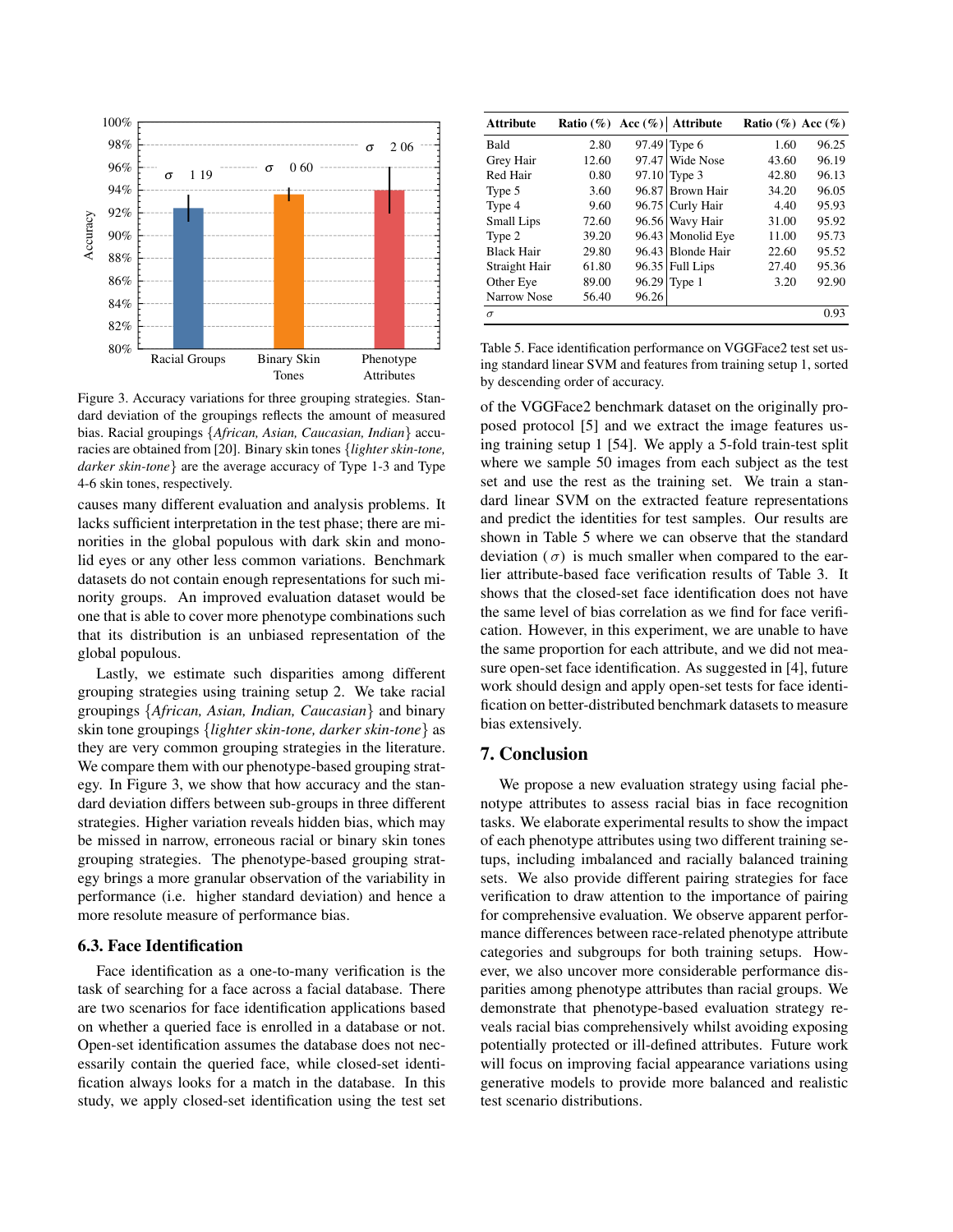#### References

- [1] Yassin Kortli, Maher Jridi, Ayman Al Falou, and Mohamed Atri. Face recognition systems: A survey. *Sensors*, 2020.
- [2] Raul Vicente Garcia, Lukasz Wandzik, Louisa Grabner, and Joerg Krueger. The harms of demographic bias in deep face recognition research. In *2019 International Conference on Biometrics (ICB)*. IEEE, 2019.
- [3] Nisha Srinivas, Karl Ricanek, Dana Michalski, David S Bolme, and Michael King. Face recognition algorithm bias: Performance differences on images of children and adults. In *Proceedings of the IEEE/CVF Conference on Computer Vision and Pattern Recognition Workshops*, 2019.
- [4] Patrick Grother, Mei Ngan, and Kayee Hanaoka. *Face Recognition Vendor Test (FVRT): Part 3, Demographic Effects*. National Institute of Standards and Technology, 2019.
- [5] Qiong Cao, Li Shen, Weidi Xie, Omkar M Parkhi, and Andrew Zisserman. Vggface2: A dataset for recognising faces across pose and age. In *IEEE International Conference on Automatic Face & Gesture Recognition*, 2018.
- [6] Yandong Guo, Lei Zhang, Yuxiao Hu, Xiaodong He, and Jianfeng Gao. Ms-celeb-1m: A dataset and benchmark for large-scale face recognition. In *European conference on computer vision*. Springer, 2016.
- [7] Jayne Chong-Soon Lee. Navigating the topology of race, 1994.
- [8] Morgan Klaus Scheuerman, Kandrea Wade, Caitlin Lustig, and Jed R Brubaker. How we've taught algorithms to see identity: Constructing race and gender in image databases for facial analysis. *ACM on Human-Computer Interaction*, 2020.
- [9] Inioluwa Deborah Raji, Timnit Gebru, Margaret Mitchell, Joy Buolamwini, Joonseok Lee, and Emily Denton. Saving face: Investigating the ethical concerns of facial recognition auditing. In *AAAI/ACM Conference on AI, Ethics, and Society*, 2020.
- [10] Paul Mozur. One month, 500,000 face scans: How china is using ai to profile a minority. *The New York Times*, 2019.
- [11] Bob Hepple. The new single equality act in britain. *The Equal Rights Review*, 2010.
- [12] Joy Buolamwini and Timnit Gebru. Gender shades: Intersectional accuracy disparities in commercial gender classification. In *Conference on Fairness, Accountability and Transparency*, 2018.
- [13] Margaret Mitchell, Dylan Baker, Nyalleng Moorosi, Emily Denton, Ben Hutchinson, Alex Hanna, Timnit Gebru, and Jamie Morgenstern. Diversity and inclusion metrics in subset selection. In *AAAI/ACM Conference on AI, Ethics, and Society*, 2020.
- [14] Wendy D Roth. The multiple dimensions of race. *Ethnic and Racial Studies*, 2016.
- [15] Keith B Maddox. Perspectives on racial phenotypicality bias. *Personality and Social Psychology Review*, 2004.
- [16] Keith B Maddox and Jennifer M Perry. Racial appearance bias: Improving evidence-based policies to address racial disparities. *Policy Insights from the Behavioral and Brain Sciences*, 2018.
- [17] Karl Ricanek and Tamirat Tesafaye. Morph: A longitudinal image database of normal adult age-progression. In *7th International Conference on Automatic Face and Gesture Recognition (FGR06)*. IEEE, 2006.
- [18] Zhifei Zhang, Yang Song, and H. Qi. Age progression/regression by conditional adversarial autoencoder. *2017 IEEE Conference on Computer Vision and Pattern Recognition (CVPR)*, 2017.
- [19] Mei Wang, Weihong Deng, Jiani Hu, Xunqiang Tao, and Yaohai Huang. Racial faces in the wild: Reducing racial bias by information maximization adaptation network. In *IEEE International Conference on Computer Vision*, 2019.
- [20] Mei Wang and Weihong Deng. Mitigating bias in face recognition using skewness-aware reinforcement learning. In *IEEE Conference on Computer Vision and Pattern Recognition*, 2020.
- [21] Tomáš Sixta, Julio Junior, CS Jacques, Pau Buch-Cardona, Eduard Vazquez, and Sergio Escalera. Fairface challenge at eccv 2020: Analyzing bias in face recognition. *arXiv preprint arXiv:2009.07838*, 2020.
- [22] Brianna Maze, Jocelyn Adams, James A Duncan, Nathan Kalka, Tim Miller, Charles Otto, Anil K Jain, W Tyler Niggel, Janet Anderson, Jordan Cheney, et al. Iarpa janus benchmark-c: Face dataset and protocol. In *IEEE International Conference on Biometrics*, 2018.
- [23] Caner Hazirbas, Joanna Bitton, Brian Dolhansky, Jacqueline Pan, Albert Gordo, and Cristian Canton Ferrer. Casual conversations: A dataset for measuring fairness in ai. In *Proceedings of the IEEE/CVF Conference on Computer Vision and Pattern Recognition*, 2021.
- [24] Kimmo Kärkkäinen and Jungseock Joo. Fairface: Face attribute dataset for balanced race, gender, and age. *arXiv preprint arXiv:1908.04913*, 2019.
- [25] Allison L Skinner and Gandalf Nicolas. Looking black or looking back? using phenotype and ancestry to make racial categorizations. *Journal of Experimental Social Psychology*, 2015.
- [26] Kimberly Barsamian Kahn and Paul G Davies. Differentially dangerous? phenotypic racial stereotypicality increases implicit bias among ingroup and outgroup members. *Group Processes & Intergroup Relations*, 2011.
- [27] Gary B. Huang, Manu Ramesh, Tamara Berg, and Erik Learned-Miller. Labeled faces in the wild: A database for studying face recognition in unconstrained environments. Technical report, University of Massachusetts, Amherst, 2007.
- [28] Erjin Zhou, Zhimin Cao, and Qi Yin. Naive-deep face recognition: Touching the limit of lfw benchmark or not? *arXiv preprint arXiv:1501.04690*, 2015.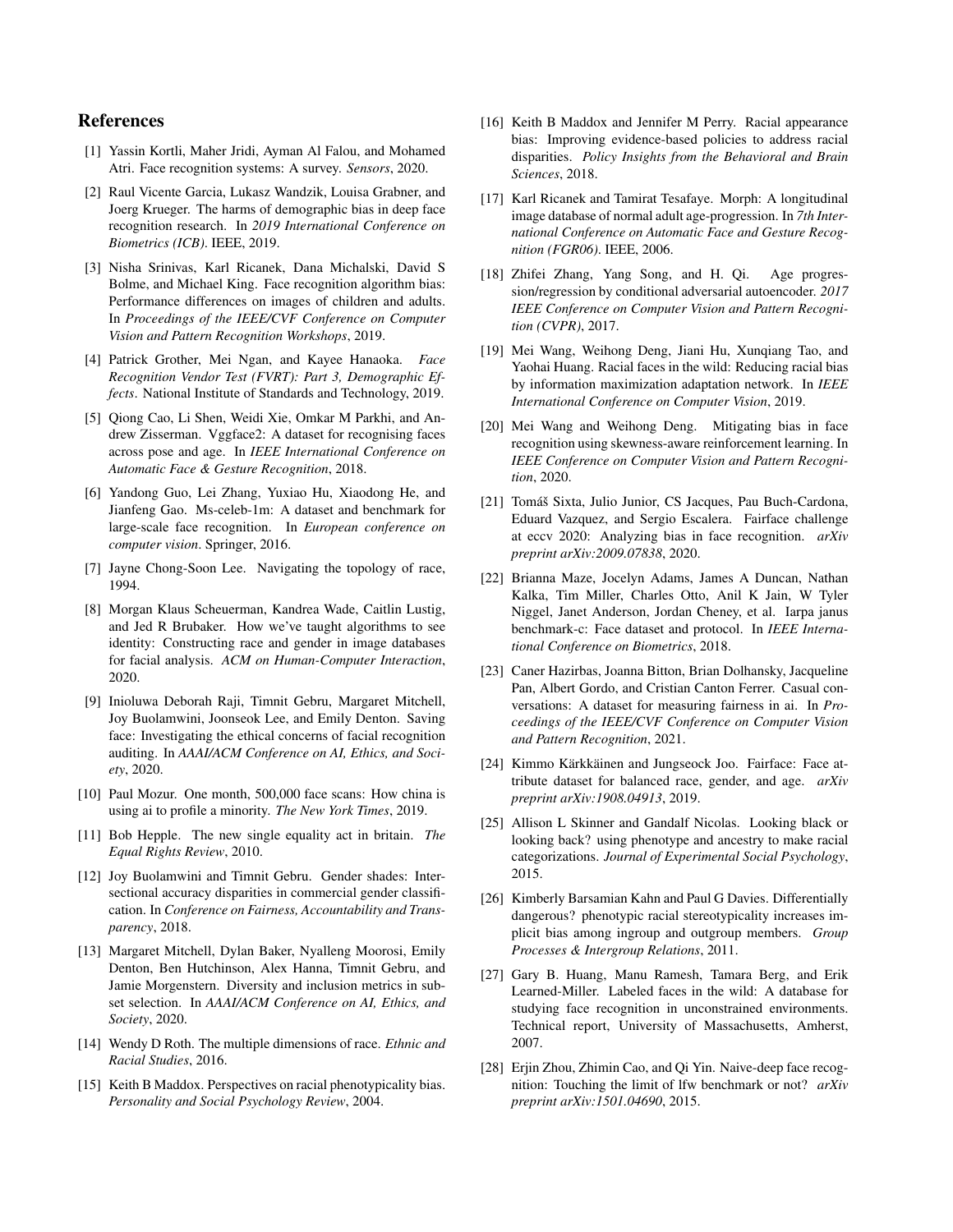- [29] Kimmo Karkkainen and Jungseock Joo. Fairface: Face attribute dataset for balanced race, gender, and age for bias measurement and mitigation. In *IEEE/CVF Winter Conference on Applications of Computer Vision)*, 2021.
- [30] Michele Merler, Nalini Ratha, Rogerio S Feris, and John R Smith. Diversity in faces. *arXiv preprint arXiv:1901.10436*, 2019.
- [31] Zhifei Zhang, Yang Song, and Hairong Qi. Age progression/regression by conditional adversarial autoencoder. In *IEEE Conference on Computer Vision and Pattern Recognition*, 2017.
- [32] Joseph P Robinson, Gennady Livitz, Yann Henon, Can Qin, Yun Fu, and Samson Timoner. Face recognition: too bias, or not too bias? In *Proceedings of the IEEE/CVF Conference on Computer Vision and Pattern Recognition Workshops*, 2020.
- [33] Jacqueline G Cavazos, P Jonathon Phillips, Carlos D Castillo, and Alice J O'Toole. Accuracy comparison across face recognition algorithms: Where are we on measuring race bias? *IEEE Transactions on Biometrics, Behavior, and Identity Science*, 2020.
- [34] Philipp Terhörst, Jan Niklas Kolf, Marco Huber, Florian Kirchbuchner, Naser Damer, Aythami Morales, Julian Fierrez, and Arjan Kuijper. A comprehensive study on face recognition biases beyond demographics. *arXiv preprint arXiv:2103.01592*, 2021.
- [35] Solon Barocas, Anhong Guo, Ece Kamar, Jacquelyn Krones, Meredith Ringel Morris, Jennifer Wortman Vaughan, Duncan Wadsworth, and Hanna Wallach. Designing disaggregated evaluations of ai systems: Choices, considerations, and tradeoffs. *arXiv preprint arXiv:2103.06076*, 2021.
- [36] Thomas B Fitzpatrick. The validity and practicality of sunreactive skin types i through vi. *Archives of dermatology*, 1988.
- [37] Philipp Terhörst, Daniel Fährmann, Jan Niklas Kolf, Naser Damer, Florian Kirchbuchner, and Arjan Kuijper. Maadface: A massively annotated attribute dataset for face images. *arXiv preprint arXiv:2012.01030*, 2020.
- [38] KS Krishnapriya, Michael C King, and Kevin W Bowyer. Analysis of manual and automated skin tone assignments for face recognition applications. *arXiv preprint arXiv:2104.14685*, 2021.
- [39] John J Howard, Yevgeniy B Sirotin, Jerry L Tipton, and Arun R Vemury. Reliability and validity of image-based and self-reported skin phenotype metrics. *arXiv preprint arXiv:2106.11240*, 2021.
- [40] Cynthia M Cook, John J Howard, Yevgeniy B Sirotin, Jerry L Tipton, and Arun R Vemury. Demographic effects in facial recognition and their dependence on image acquisition: An evaluation of eleven commercial systems. *IEEE Transactions on Biometrics, Behavior, and Identity Science*, 2019.
- [41] KS Krishnapriya, Vítor Albiero, Kushal Vangara, Michael C King, and Kevin W Bowyer. Issues related to face recognition accuracy varying based on race and skin tone. *IEEE Transactions on Technology and Society*, 2020.
- [42] Vidya Muthukumar, Tejaswini Pedapati, Nalini Ratha, Prasanna Sattigeri, Chai-Wah Wu, Brian Kingsbury, Abhishek Kumar, Samuel Thomas, Aleksandra Mojsilovic, and Kush R Varshney. Understanding unequal gender classification accuracy from face images. *arXiv preprint arXiv:1812.00099*, 2018.
- [43] Vidya Muthukumar. Color-theoretic experiments to understand unequal gender classification accuracy from face images. In *Proceedings of the IEEE/CVF Conference on Computer Vision and Pattern Recognition Workshops*, 2019.
- [44] Cynthia Feliciano. Shades of race: How phenotype and observer characteristics shape racial classification. *American Behavioral Scientist*, 2016.
- [45] Abdulla Fakhro, Hyung Woo Yim, Yong Kyu Kim, and Anh H Nguyen. The evolution of looks and expectations of asian eyelid and eye appearance. In *Seminars in plastic surgery*. Thieme Medical Publishers, 2015.
- [46] Willard V Quine. Three grades of modal involvment. In *XIth International Congress of Philosophy*, 1953.
- [47] Neven Sesardic. Race: a social destruction of a biological concept. *Biology & Philosophy*, 2010.
- [48] Stephen Ousley, Richard Jantz, and Donna Freid. Understanding race and human variation: why forensic anthropologists are good at identifying race. *American Journal of Physical Anthropology*, 2009.
- [49] Ziqing Zhuang, Douglas Landsittel, Stacey Benson, Raymond Roberge, and Ronald Shaffer. Facial anthropometric differences among gender, ethnicity, and age groups. *Annals of occupational hygiene*, 2010.
- [50] Theiab Alzahrani, Waleed Al-Nuaimy, and Baidaa Al-Bander. Integrated multi-model face shape and eye attributes identification for hair style and eyelashes recommendation. *Computation*, 2021.
- [51] Yoonho Lee, Euitae Lee, and Won Jin Park. Anchor epicanthoplasty combined with out-fold type double eyelidplasty for asians: do we have to make an additional scar to correct the asian epicanthal fold? *Plastic and reconstructive surgery*, 2000.
- [52] Roland De La Mettrie, Didier Saint-Léger, Genevievève Loussouarn, Annelise Garcel, Crystal Porter, and André Langaney. Shape variability and classification of human hair: a worldwide approach. *Human biology*, 2007.
- [53] Jonathan L Rees. Genetics of hair and skin color. *Annual review of genetics*, 2003.
- [54] Jiankang Deng, Jia Guo, Niannan Xue, and Stefanos Zafeiriou. Arcface: Additive angular margin loss for deep face recognition. In *IEEE International Conference on Computer Vision and Pattern Recognition*, 2019.
- [55] Kaiming He, Xiangyu Zhang, Shaoqing Ren, and Jian Sun. Deep residual learning for image recognition. In *IEEE Conference on Computer Vision and Pattern Recognition*, 2016.
- [56] Weiyang Liu, Yandong Wen, Zhiding Yu, Ming Li, Bhiksha Raj, and Le Song. Sphereface: Deep hypersphere embedding for face recognition. In *Proceedings of the IEEE conference on computer vision and pattern recognition*, 2017.